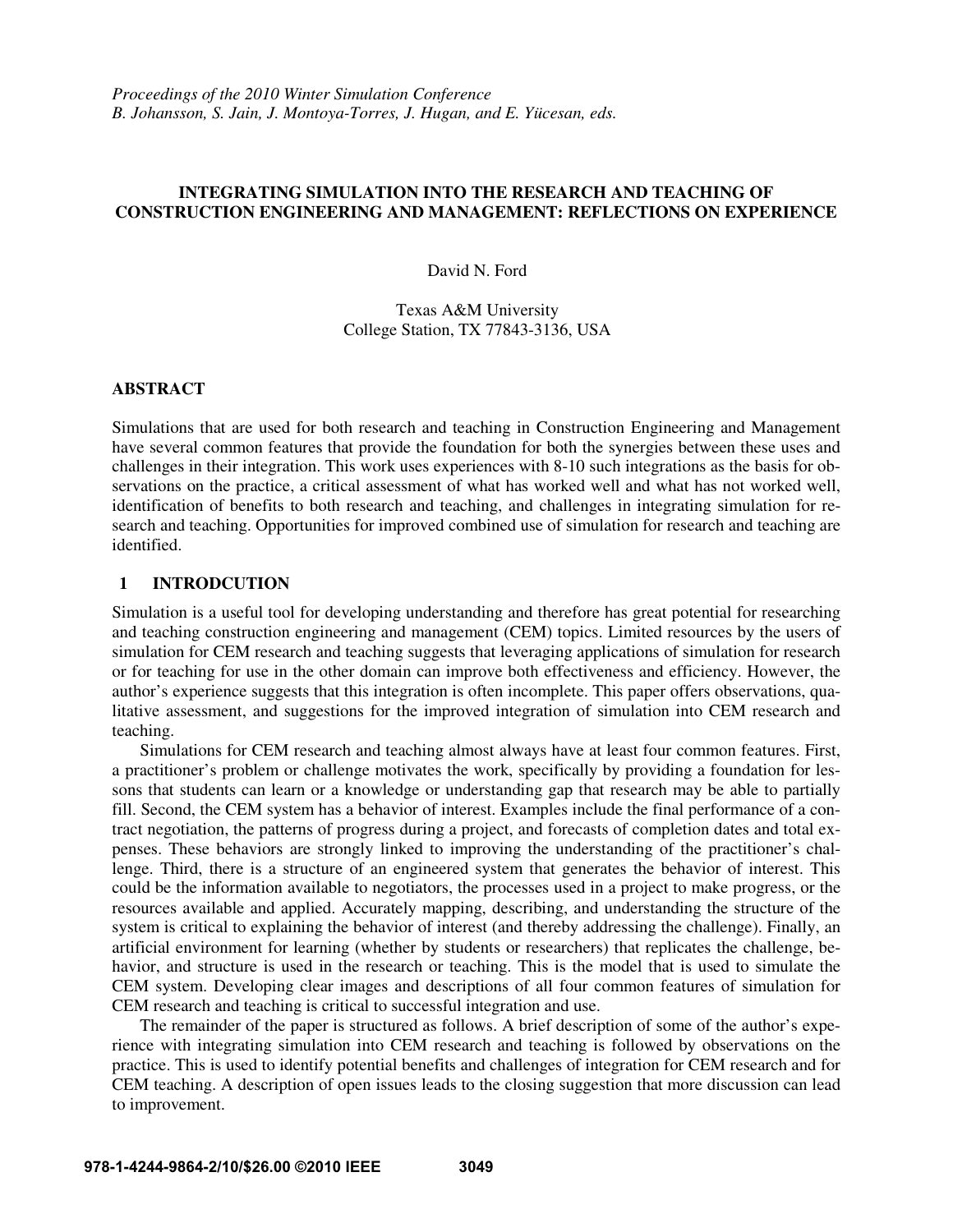# **2 SOME EXPERIENCES IN INTEGRATING SIMULATION INTO CEM RESEARCH AND TEACHING**

The author has developed, extended, or used approximately ten different simulations of CEM, with some in multiple formats. The author regularly uses the first group in both teaching and research. Five of them have been developed solely or largely from the author's own work. Two of those five are based on a project simulation model. The Project Management Game has been developed for table-top simulation, web-based use (with minimal success), and stand-alone computer simulation. It is used to teach project dynamics, policy development, project control, and model building. Research has addressed several aspects of projects and their management (Ford and Sterman 1998, 2003a, 2003b). The Tipping Point in Projects simulation extends a portion of the project model to address a single, particularly dangerous and common type of threat to project success (Taylor and Ford 2006,2008). It is only used by computer simulation. The Contingency Management simulation (Ford 2002) was originally a stand-alone computer simulation model but is currently being integrated with the project model for additional research. For teaching it is used primarily as a lecturing aid and to teach modeling. The Project Control simulation has been jointly developed (Ford, Lyneis and Taylor 2007) to investigate control policies and is currently used by the author to teach about Earned Value Management.

 The author has also developed the Rig Installation Challenge based on Howell's The Planning Game. Whereas Howell used The Planning Game to investigate and teach about lean construction, the author uses it to teach about risk management, competitive bidding strategies, and professional ethics in CEM. The Rig Installation Challenge was first developed as a table-top simulation and has been recently developed into a computer simulation version. The author has extended the Rig Installation Challenge to research managerial real option (Wu and Ford 2005) and is currently applying the computer simulation for risk management research.

 The author has also adapted several simulations that were primarily developed for research by the author or others into CEM teaching tools, including simulations of project resource allocation (Joglekar and Ford 2005; Lee, Ford and Joglekar 2007) that have been used to teach about policy development and model building, Tommeliein's (1998) pipe spools model for teaching model building, Anderson and Parker's (2001) outsourcing model to teach about subcontracting in construction and model building, The Lumber Distribution Game (Sterman 1986, 2000) to teach about supply chains, and the Kaibab Plateau model (Ford and McCormack 2000, Goodman 1974) to teach about policy development. Some of the models used for the simulations described here are available at <https://ceprofs.civil.tamu.edu/dford/>.

#### **3 OBSERVATIONS ON EXPERIENCE**

Several observations based on the experience with the simulators above can help describe the integration of simulation into CEM research and teaching.

- 1. Simulation can be only or initially "physical", such as table-top exercises in which students or subjects move symbolic artifacts (e.g. Rig Installation Challenge, Lumber Distribution Game, Project Management Game). Simulations can also be only computer-based (e.g. Contingency Management, Project Control). Simulations can be both physical and computer based.
- 2. Research by others is fertile ground for the integration of simulation into CEM teaching (e.g. Lumber Distribution Game, Outsourcing, Pipe Spools).
- 3. Teaching using simulation does not require that students exercise the model in class or at all. In addition to in-class exercises using the simulation simulators can be, and have been by the author, used to teach through multiple other modes, including topic-based lectures, model-based lectures, modeling-based lectures and exercises, out-of-class assignments, term projects, and researchbased lectures.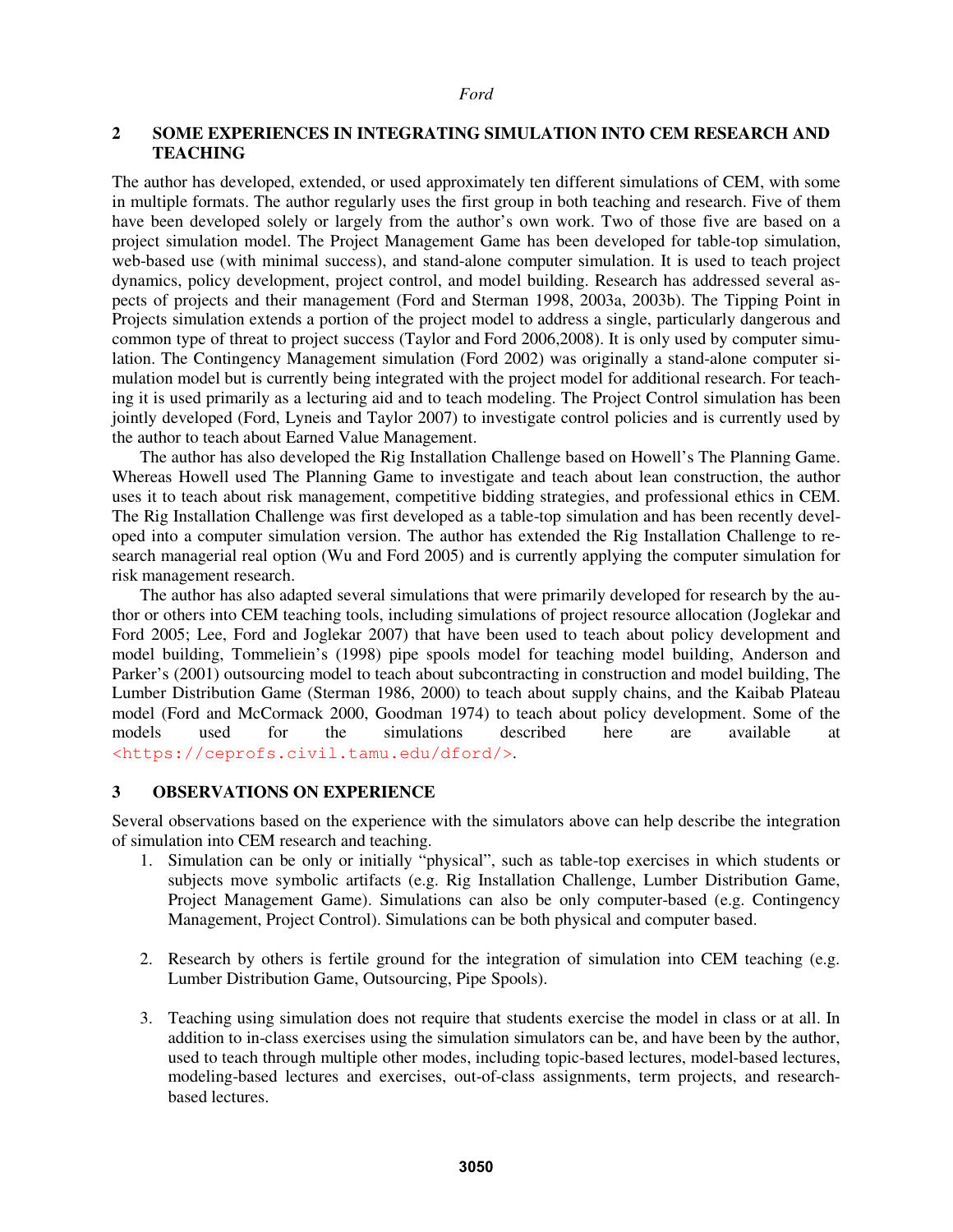4. The focus of CEM research using the simulator does not necessarily need to be about the same topics that the simulator is used for to teach about CEM, or visa versa. Consider the example of the Rig Installation Challenge. The original simulator was altered from the one used to teach about the basics of risk management and decision making to research perceptions of real options in projects. The figure below is part of the research results, showing the difference in the impacts of risk aversion on project performance between rigid and flexible (with a real option) managed projects. The data for this figure was generated using the simulation model and adjusting for the use of a rigid or flexible policy and different risk preferences.



Figure 1: Robustness of flexible policies to risk preference (Wu and Ford 2005)

5. Student understanding of the simulation structure will greatly impact what and how students learn. This is not to suggest that any given depth of understanding is good or bad, better or worse, only that it influences learning significantly. Student understanding can be described with two measures: the transparency of the underlying simulation structure that is made available to students and student understanding of the simulation structure that is made available. Model structure transparency has been described with the terms "black box", "cloudy box", and "glass box". "Black box" models keep the structure of the model that generates behavior hidden from users. "Glass box" models are transparent in that the structure that drives behavior is visible and reasonably understandable to model users. The structures of "cloudy box" models are partially visible, such as by providing a conceptual model structure but not providing formalizations of that conceptual structure. Figure 2 below shows an example of a diagram of a glass-box model. All the essential and essentially all of the model structure is shown in the diagram and the model structure can be described adequately for students (with a background in this type of model) to fully understand the structure.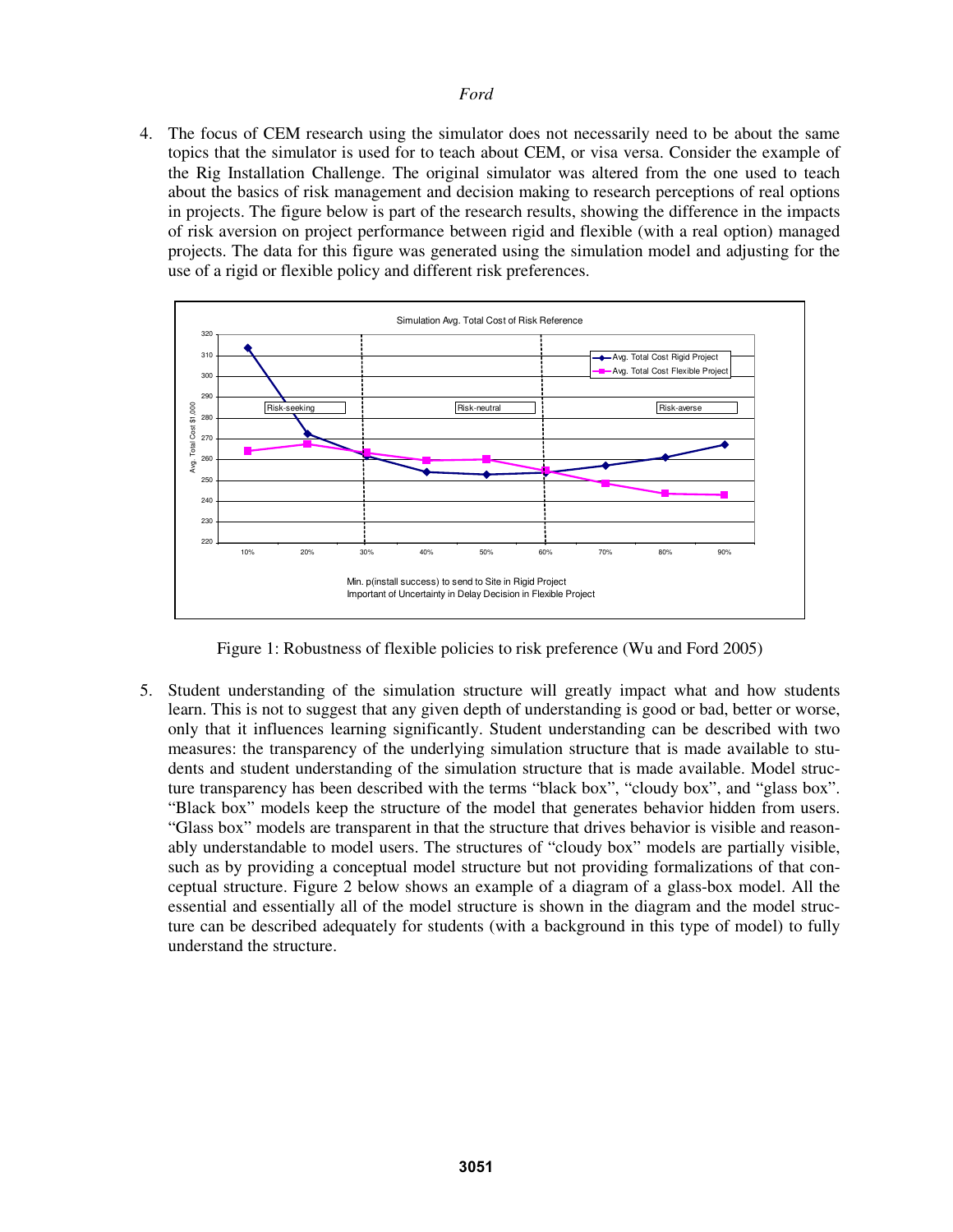

Figure 2: The Tipping Point Model (Taylor, Ford (2006,2008), an Example of a "Glass Box" model

 Cloudy box models have been used for teaching with the Project Management Game and the Project Process Design model. Student understanding of the simulation structure that is made available is largely dependent on the background work done by the students and the time devoted in class to explaining the model.

## **4 BENEFITS OF INTEGRATING SIMULATION INTO CEM RESEARCH AND TEACHING**

Potential research benefits of integrating simulation into CEM research and teaching include that simulations for teaching can be good foundations for simulations for research (e.g. Rig Installation Challenge), educational settings can facilitate data gathering for research (especially human decision-making research), teaching provides a method to distribute research results, a focus on information and interface required to make a simulator work for teaching may improve the research simulator and thereby research, teaching generates ideas for research (from development and use of the models and from students), and teaching using simulation-based research can attract students into research.

 Potential teaching benefits of integrating simulation into CEM research and teaching include that simulators for research can be good foundations for simulators for teaching (e.g. Contingency Management), exercising simulators deeply engages students in their learning by putting them in more realistic circumstances than lecture, homework, etc., research results provide deep understanding that can facilitate teaching and the use of the simulation in teaching (especially at the graduate level), and that research for simulation development can generate descriptions of practitioner problems for use in teaching.

## **5 EVALUATION**

Largely through trial and error the author has learned some of what works well and less well for his particular style and circumstances in integrating simulation into CEM research and teaching. Certainly not all of the suggested actions work well or not in all circumstances and careful selection and customization is required. Things that have worked well include: providing students with very specific and detailed instructions about simulation use, demonstrating the use of simulators in class, preparatory assignments followed by in-class use of simulators, tabletop versions of simulators that are used to develop a teaching simulator before a computer simulation is developed, using tabletop simulators in-class for deep student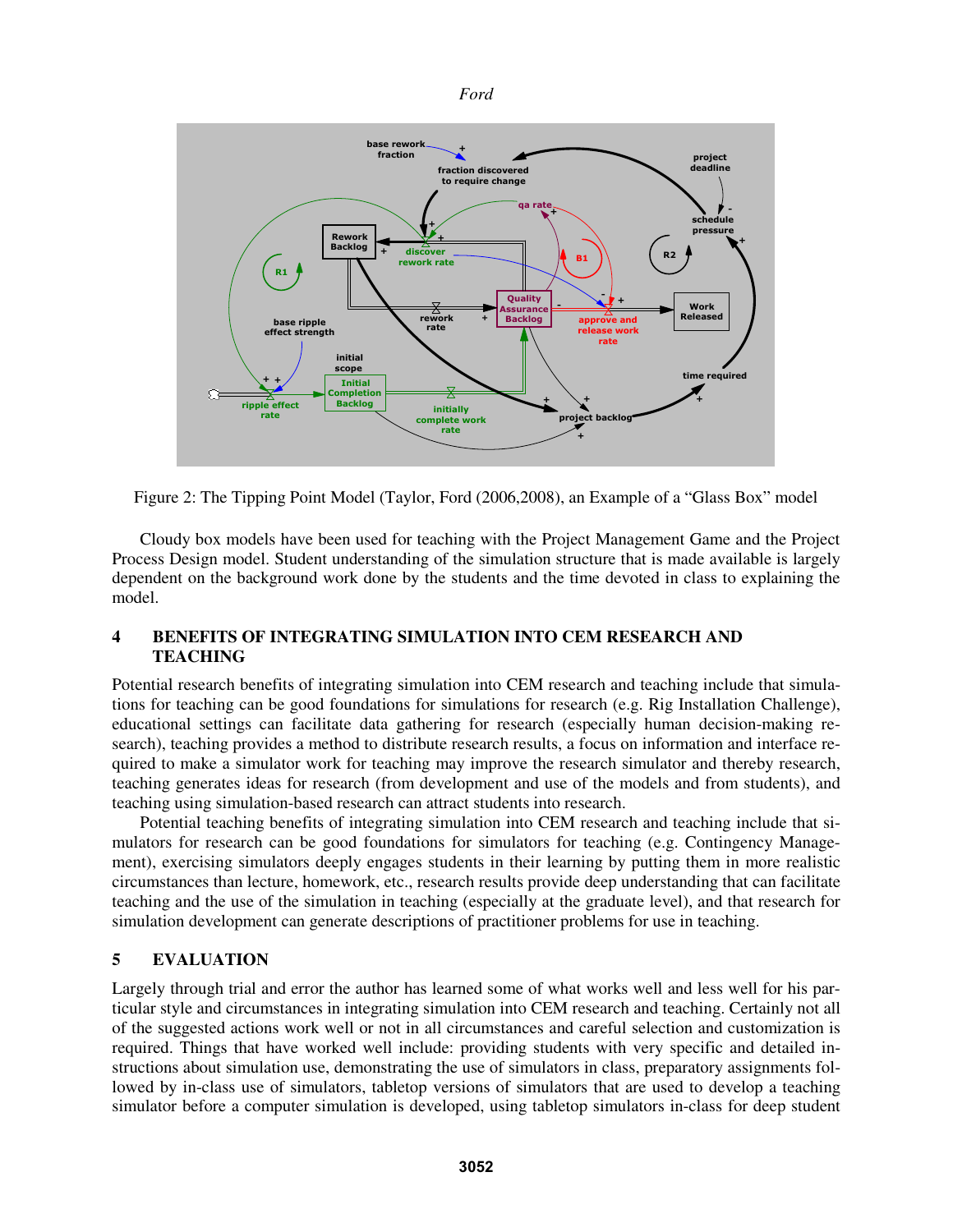involvement, realistic CEM settings, keeping lessons simple for teaching, leading facilitated discussions that lead students to see lessons from their own experience with simulators and link simulator experiences to practice, having students build simulation models and simulate their own behavior, teaching basic theory before simulation experience and subsequently using that theory to explain the experienced behavior, students simulating in teams with individual students taking specific roles, simulating multiple settings/projects/policy, multiple teaching uses of same simulator, and specifying learning objectives.

 Things that have not worked well include: simulation models that teach more than one concept at a time (e.g. Project Management Game, first table-top), simulators that are not either a) "bulletproof" (e.g. Project Management Game (web), b) demonstrated (e.g. Rig Installation Challenge, Ciudad Real version), or c) given absolution for their imperfections (e.g. Project Management Game, stand-alone software), simulator settings that are too specific because novice users get confused and experienced users find all the small reasons why the simulator is wrong and decide it is not useful a priori.

## **6 CHALLENGES AND ISSUES IN INTEGRATING SIMULATION INTO CEM RESEARCH AND TEACHING**

From the research perspective integrating simulation into CEM research and teaching presents several challenges. One of them is that sometimes the research model has to be more complex than the teaching model to be realistic enough to generate new knowledge. For example, the figure below shows a conceptual structure of the Rig Installation Challenge as used for teaching.



Figure 3: The Rig Installation Challenge Model for Teaching

 This is sufficient for effective teaching about basic risk management and other related topics. In contrast, the figure below shows the conceptual structure of the Rig Installation Challenge as altered for research.



Figure 4: The Rig Installation Challenge Model for Researching Real Options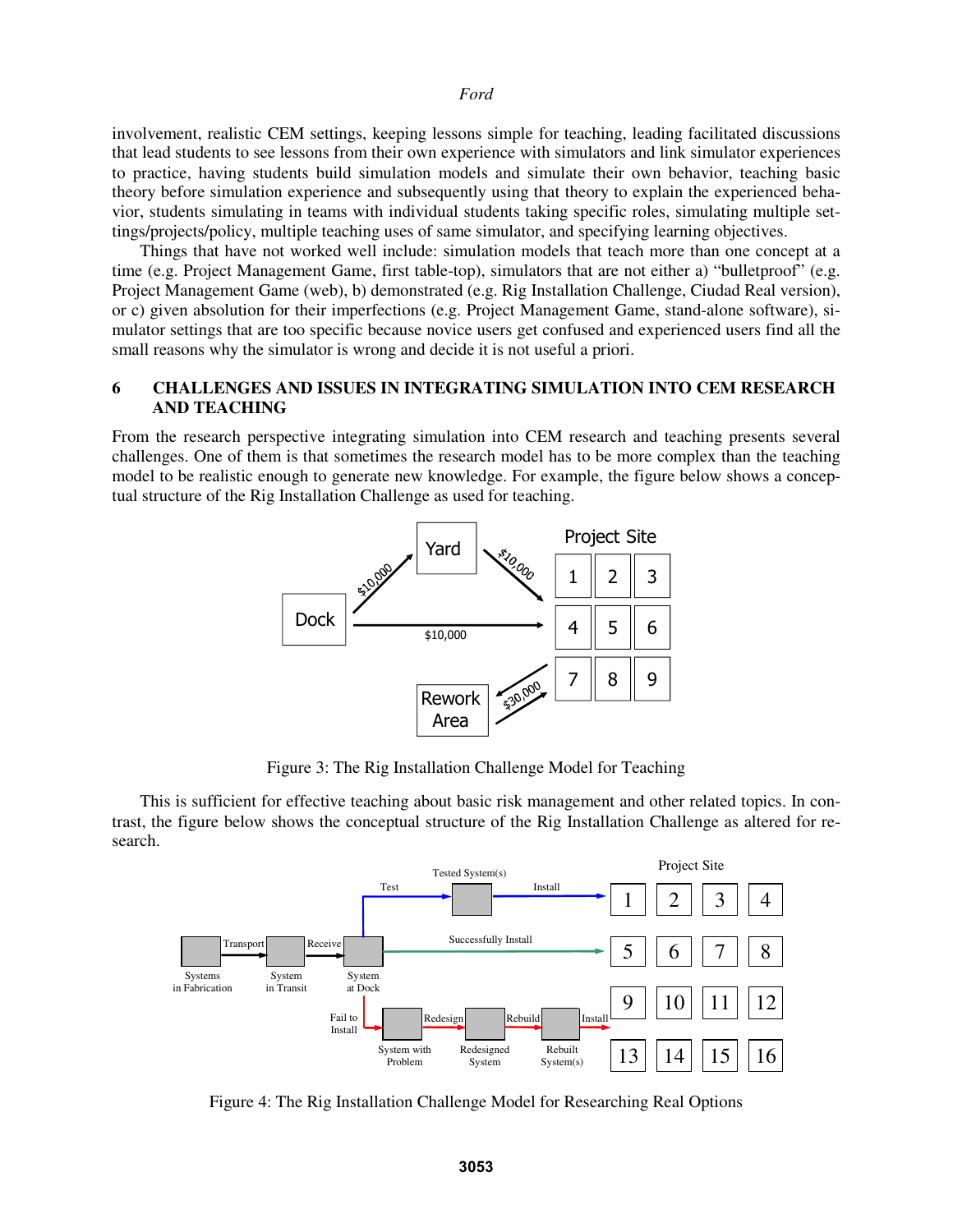The expanded (and more complex) simulator was required to adequately model managerial real options.

 A second challenge for research in integrating simulation into CEM research and teaching is preventing the "video game" syndrome with computer simulations that can make student behavior and decisionmaking very different from practitioner behavior and decision-making. This is caused by having no performance cost for poor decisions (so just try again!), no time cost for poor decisions (causes fast "throw away" iteration), and little or no decision planning or forethought. Other challenges include how to extend research beyond human decision-making in a teaching environment and IRB permission for human subject experiments. Integrating simulation into CEM research and teaching also presents several other challenges from the teaching perspective. These include model transition from research to teaching is often not trivial, finding an effective balance between realism and simplicity for learning, framing for teaching (the cover story), developing supporting material (instructions, examples, assignments, etc.), student operation error that can destroy results and learning, the potential for non-robust teaching experiences that do not support teaching lessons, instructor practice is often required to get comfortable, difficulties transferring tools to others, student orientation that can take time, and intellectual property issues.

### **7 CLOSING**

Opportunities for improvement abound. Three are offered here. First, the case study method can be used more and better in combination with simulations of actual projects. This effort could utilize joint industry/instructor case and simulator development, could integrate cases with existing (project management) simulations, and use practitioner participation in case teaching (especially from the case study project itself). Second, a library of simulations and teaching teams can be developed that facilitates the building of faculty/practitioner/student teams for research and teaching and includes evaluation and involvement with industry. Third, more academically rigorous simulators can be built to train practitioners (vs. traditional students) that are more realistic, have more complexity, and are potentially more valuable for research.

 Simulated reality can be very effective for researching and teaching construction engineering and management. By combining table-top and computer simulations researcher/teachers can leverage integrated research and learning simulators to deepen the understanding of CEM challenges and student lessons, expand lessons to adjacent topics, and develop analysis and modeling skills. However, development requires project management experience, teaching experience, and significant time and resources. There are significant potential advantages to integrating simulation into CEM research and teaching. But with them come significant challenges to overcome for success. They can be the basis for valuable discussions for improvement in integration simulation into construction engineering research and teaching.

#### **REFERENCES**

- Anderson, E.G. and G.G. Parker. 2002. "The Effect of Learning on the Make/Buy Decision" *Production and Operations Management, Vol. 11, No. 3 (2002)*
- Ford, D., "Achieving Multiple Project Objectives through Contingency Management," 2002. *ASCE Journal of Construction Engineering and Management*, Vol. 128, No. 1, pp. 30-39, February,.
- Ford, D.N., J.M. Lyneis, and TR. Taylor. 2007. "Project Controls to Minimize Cost and Schedule Overruns: A Model, Research Agenda, and Initial Results". *2007 International System Dynamics Conference*, Boston, Ma. July 23-27, 2007.
- Ford, D. and D. McCormack. 2000. "Effects of Time Scale Focus on System Understanding in Decision Support Systems," *Simulation and Gaming, An Interdisciplinary Journal of Theory, Practice, and Research*. Vol. 31, No. 3, pp. 309-330, Sept., 2000.
- Ford, D. and J. Sterman,.2003. "The Liar's Club: Impacts of Concealment in Concurrent Development Projects," *Concurrent Engineering Research and Applications*. Vol. 111, No. 3, pp. 211-219, Sept., 2003.